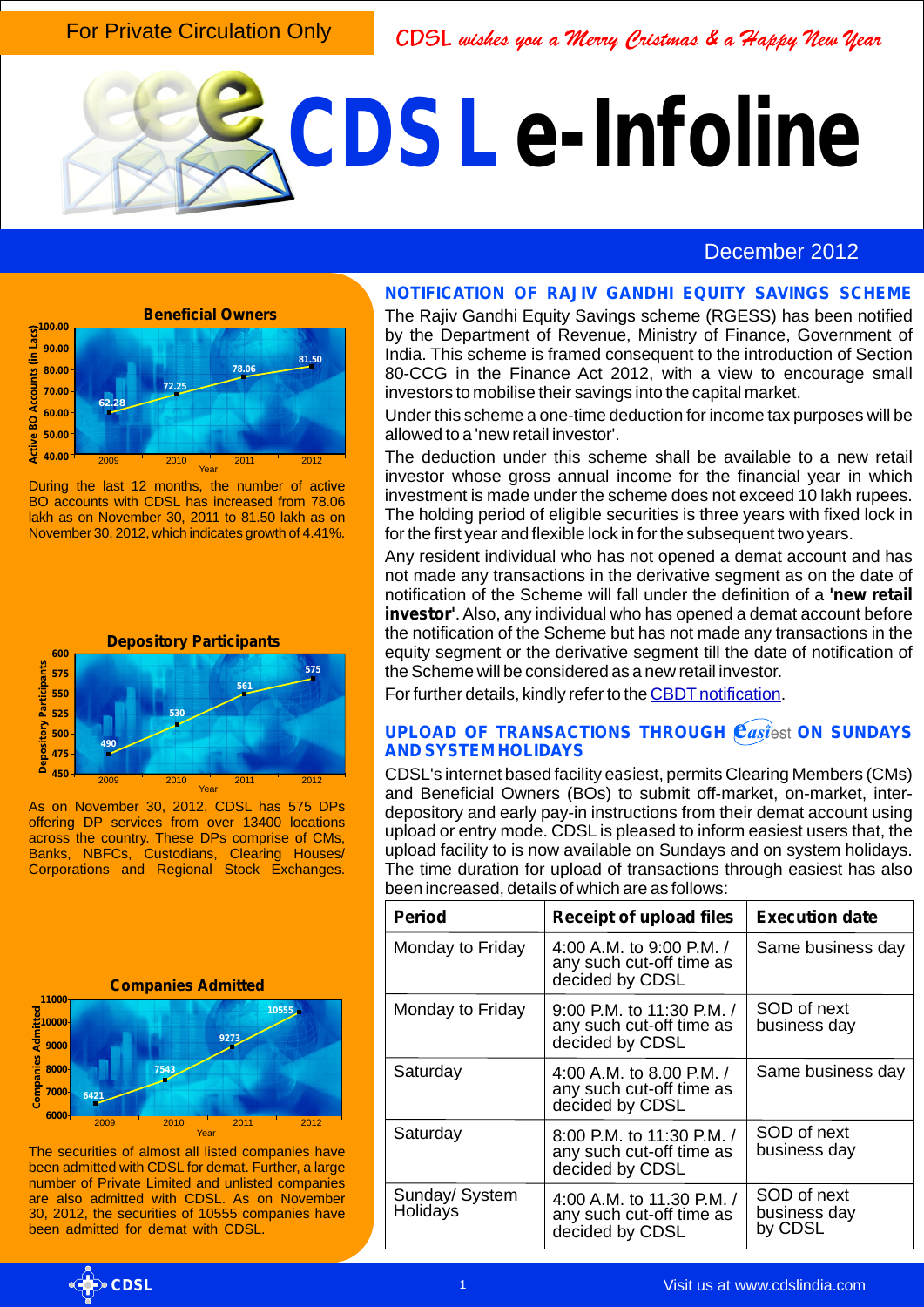# **CDSL e-Infoline**

CMs and BOs may please note that the cut off time for accepting the file for the current (today's) business day will be as set by CDSL. Beyond this time, the file(s) will be processed at the SOD of the next business day.

For more details kindly refer CDSL [communiqué no. 3342](http://www.cdslindia.com/communiques/dp/DP-3342-Upload-on-sundays-and-system-holidays-increase-in-time-for-uploads.pdf).

## **RECEIPT OF DIS BOOKLETS**

BOs having an online trading account normally give a Power of Attorney (POA) in favour of a CM for execution of delivery instructions pertaining to their trades. Likewise, BOs having a PMS account would have given a POA in favour of a PMS manager or would have executed a PMS agreement allowing the PMS manager to manage the portfolio of securities in their demat account. At the time of account opening, a Delivery Instruction Slip (DIS) booklet is given to the BO. However, BOs having an online trading account or having a PMS account seldom use the DIS. Thus as a risk mitigation measure, CDSL has permitted Depository Participant (DPs) to forward the DIS booklet after completion of the account opening procedure or at any later date as requested by such BOs. A written consent shall be given by the BO to the DP in case he foregoes the right to receive the DIS and prefers to receive it later. For further details, kindly refer to CDSL [communiqué no. 3303](http://www.cdslindia.com/communiques/dp/DP-3303-Amendments-CDSL-DP-Op-Inst-Chapter-2-2.4.21.pdf).

#### **ADDITIONALFEATURES IN PLEDGE MODULE**

Pledge is a facility by which investors take loan against securities. The investor who takes the loan is called the 'Pledgor' and the entity granting the loan against securities is called the 'Pledgee'.

CDSL is pleased to announce that new features will be added to the Pledge module which are listed below:

- 1. Pledge processing flag in the account opening module: Pledgee will be given a facility to give a 'Standing Instruction' for accepting pledge automatically without giving a pledge acceptance request to the DP.
- 2. Pledge setup up with future date as execution date: A facility of executing the pledge on a future date will be made available to the pledgor. A new field, 'Éxecution Date', has been introduced as an optional field in the common upload format and in the Pledge request setup. The future execution date should not be more than 7 days from the set up date.
- 3. Pledge set-up in overdue status: Pledgor will be allowed to set up a pledge request even if the balance in the pledgor's account is insufficient. The pledgor's account should be credited before the end of day (EOD) of the execution date failing which the pledge request will be rejected.
- 4. Corporate Action: Pledge request under overdue status will have different impact due to different type of corporate actions.
- 5. Pledge cancellation: If pledge requests remain unexercised for 15 days from the set up date, the same will be cancelled during EOD.
- 6. Reports: Formats of various reports have been revised in order to include the above changes.

[For detailed information, kindly refer to CDSL](http://www.cdslindia.com/communiques/dp/DP-3328-Additional-Features-in-Pledge-Module.pdf) communiqué . no. 3328

### **SUCCESSFUL FACILITATION OF ELECTRONIC VOTING**

CDSL's e-Voting System aims to reduce the administrative and storage costs associated with Postal Ballots as well as AGMs / EGMs while facilitating declaration of results immediately after the close of the voting. Additionally, investors can cast their votes at their convenience from home / office till the last day. Currently 94 companies have signed the agreement with CDSL for its e-Voting System of which 21 companies have used CDSL's e-Voting platform to conduct electronic voting for AGMs and postal ballot resolutions on 24 occasions. In November 2012, shareholders of SJVN Limited, Magma Fincorp Limited, Federal Mogul Goetze India Limited and Aanjaneya Lifecare Limited took the opportunity to cast their electronic voteson www.evotingindia.com.

Further, e-Voting for Sundaram Finance Limited, Muthoot Finance Limited, Jaiprakash Associates Limited, Royal Orchid Hotels Limited and TD Power Systems Limited commenced through CDSL's e-Voting system w.e.f. November 3, 2012, November 4, 2012, November 6, 2012, November 17, 2012 and November 20, 2012 respectively.

#### **NEW DPs ADMITTED IN THE MONTH OF NOVEMBER 2012**

| <b>DPID</b> | <b>DPNAME</b>                                     | <b>LOCATION/</b><br><b>CITY</b> |
|-------------|---------------------------------------------------|---------------------------------|
| 12075200    | MONEYPALM INVESTMENT<br>SOLUTIONS PRIVATE LIMITED | NEW DEL HI                      |

#### **INVESTOR AWARENESS PROGRAMS (IAPs)**

During November 2012, CDSLBOPF Trust has conducted - 11 IAPs across India in association with BSE Investor Protection Fund. CDSL DPs and various institutions such as India Infoline Ltd., Bank of India, Asit C. Mehta Inv. Int. Ltd, Inventure Growth & Sec. Ltd, Quantum Mutual Fund, Dreams Broking Pvt. Ltd., Western India Regional Council of The Institute of Chartered Accountant of India and Indian Medical Association contributed in making these IAPs a grand success. CDSL also conducted IAPs with corporates such as Rashtriya Chemicals and Fertilizers Ltd. and Tech Mahindra Limited for the benefit of their employees.

For details on the forthcoming IAPs, kindly visit us at <http://www.cdslindia.com/investors/investor-meet.jsp>